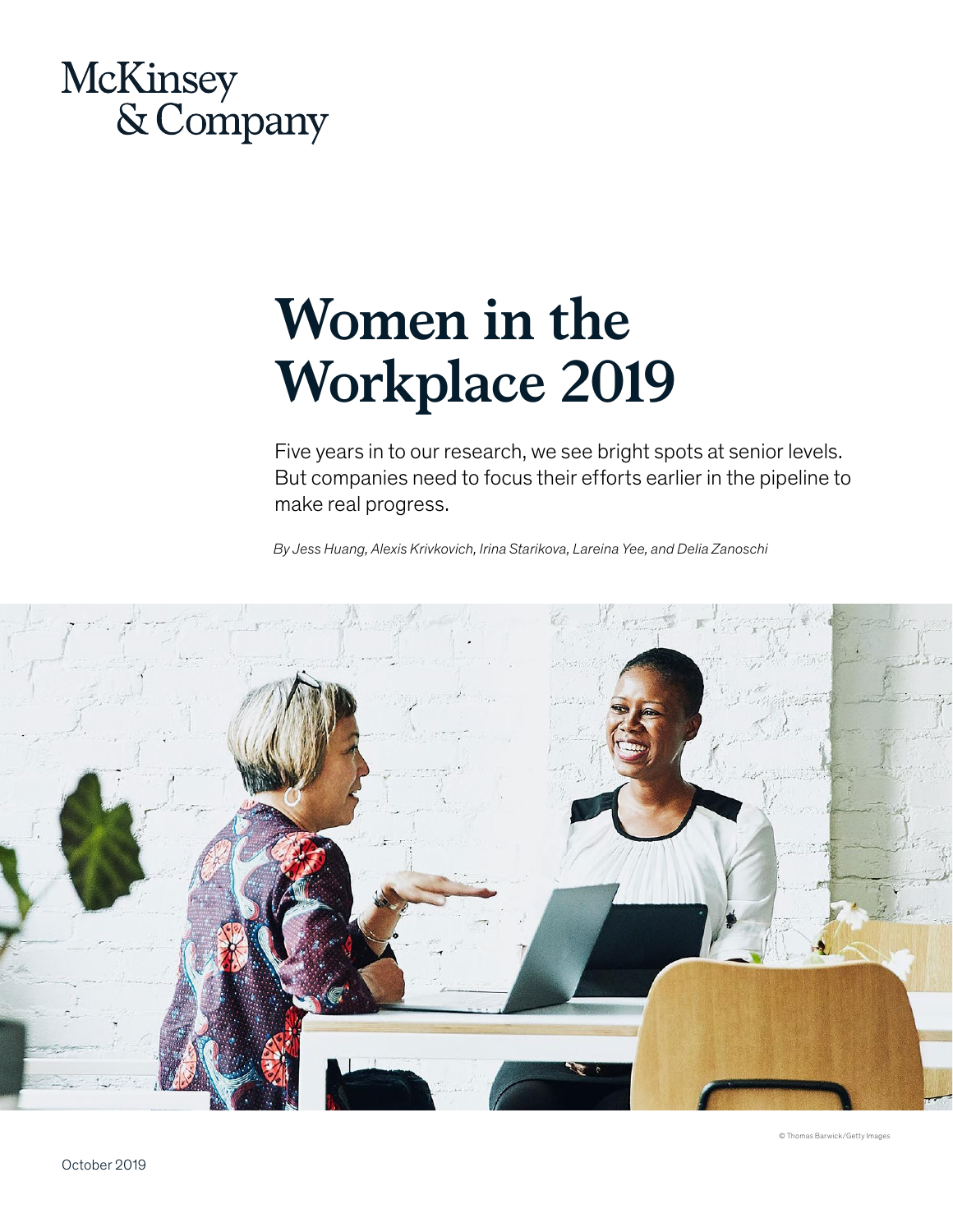This year marks the fifth year of our research on women in the workplace, conducted in partnership with LeanIn. Org. We look back on data and insights since 2015 from close to 600 companies that participated in the study, more than a quarter of a million people that were surveyed on their workplace experiences, and more than 100 in-depth one-on-one interviews that were conducted. (See our infographic below for top-level findings from the past five years.)

In the last five years, we've seen more women rise to the top levels of companies. An increasing number of companies are seeing the value of having more women in leadership, and they're proving that they can make progress on gender diversity. This is an important step in the right direction.

Still, women continue to be underrepresented at every level. To change the numbers, companies need to focus where the real problem is. We often talk

Bright spot (notable improvement<sup>2</sup>)

# **A look back shows where companies have made progress—and where more needs to be done.**

#### Progress over the years for women<sup>1</sup>

Status quo (little or no improvement<sup>2</sup>)



<sup>1</sup>Where 2015 data was not available, best historical data was used instead for comparison. <sup>2</sup>Changes reflected in either percent change for representation or percentage points (pp). Source: 2019 McKinsey & Company and [LeanIn.Org](https://LeanIn.Org) Women in the Workplace study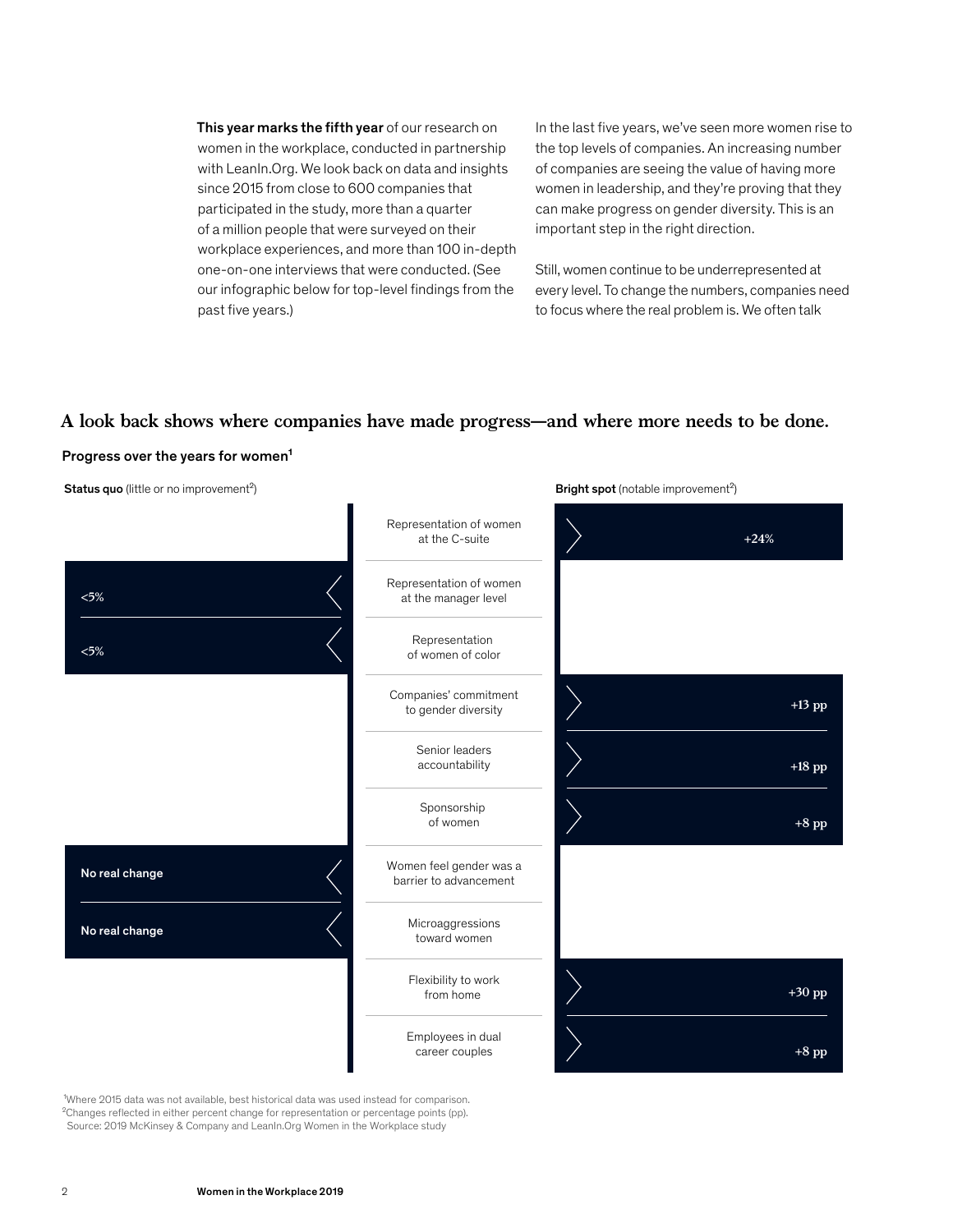# **Representation of women in senior leadership has increased, but women continue to be underrepresented at every level.**

#### Representation of women by level, % of employees

A = Entry-level B = Manager C = Senior Manager/Director D = Vice President E = Senior Vice President F = C-suite





Source: 2019 McKinsey & Company and [LeanIn.Org](https://LeanIn.Org) Women in the Workplace study

about the "glass ceiling" that prevents women from reaching senior leadership positions. In reality, the biggest obstacle that women face is much earlier in the pipeline, at the first step up to manager. Fixing this "broken rung" is the key to achieving parity.

The culture of work is equally important. All employees should feel respected and that they have an equal opportunity to grow and advance. Employees care deeply about opportunity and fairness, not only for themselves but for everyone. They want the system to be fair.

Done right, efforts to hire and promote more diverse candidates and create a strong culture reinforce each other. A more diverse workforce will naturally lead to a more inclusive culture. And when a company's culture feels fair and inclusive, women and underrepresented groups are happier and more likely to thrive.

By fostering diversity, building a culture of opportunity and fairness, and focusing their attention on the broken rung, companies can close their gender gaps—and make progress on the road to equality.

In this article, we share highlights from the full *Women in the Workplace 2019* report, diving deep on the parts across pipeline and employee experience that will be most critical for companies to drive change in the next five years.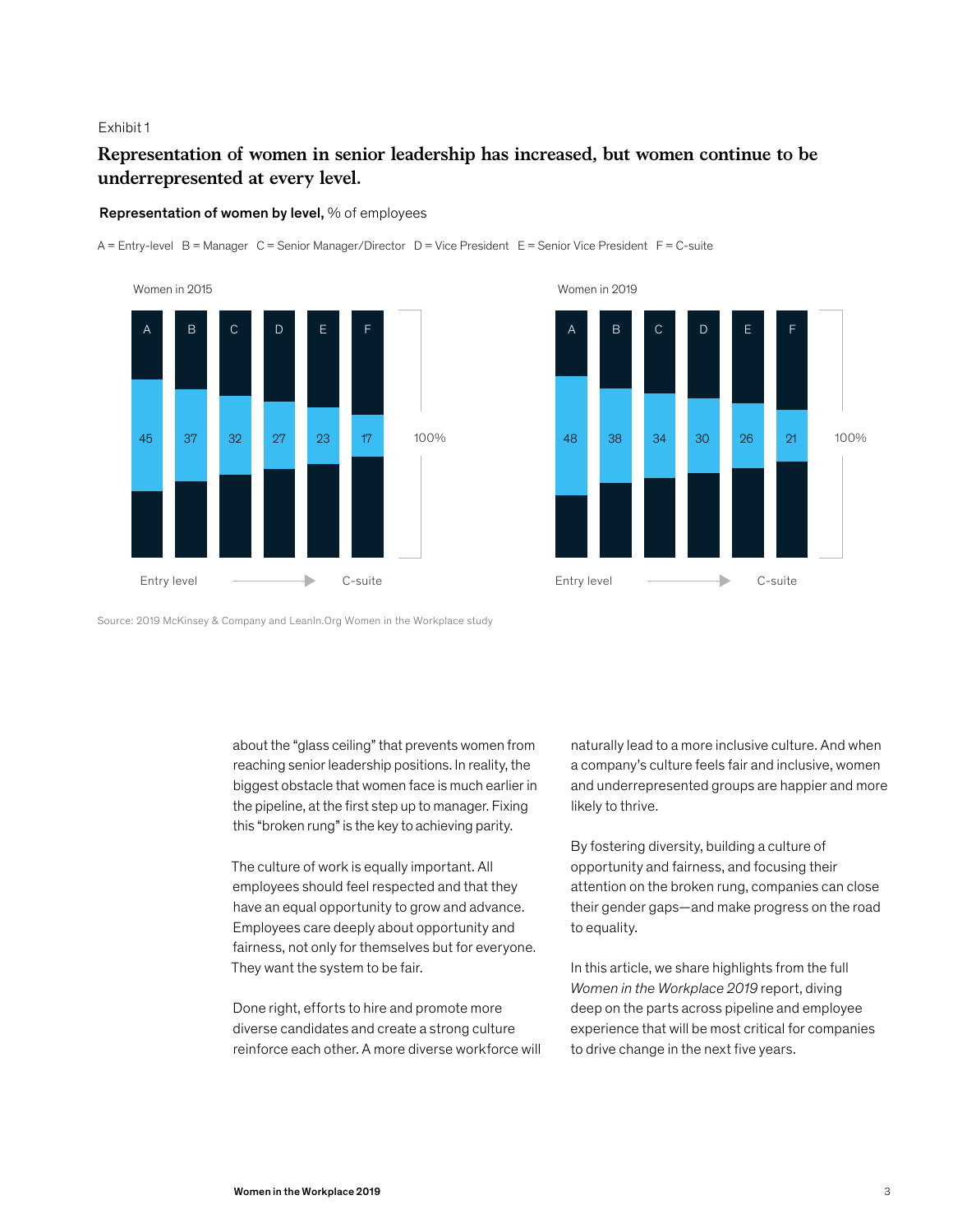#### **Companies are adding more women to the C-suite.**

#### Companies by number of women in C-suite, % of companies



Source: 2019 McKinsey & Company and LeanIn. Org Women in the Workplace study

# **Despite progress at senior levels, gender parity remains out of reach**

Over the past five years, we have seen signs of progress in the representation of women in corporate America. Since 2015, the number of women in senior leadership has grown. This is particularly true in the C-suite, where the representation of women has increased from 17 percent to 21 percent (Exhibit 1).

Although this is a step in the right direction, parity remains out of reach. Women—and particularly women of color—are underrepresented at every level.1 And without fundamental changes early in the pipeline, gains in women's representation will ultimately stall.

# **Companies are adding more women to the C-suite**

Today, 44 percent of companies have three or more women in their C-suite, up from 29 percent of companies in 2015 (Exhibit 2). Adding even one woman can make a material difference given the critical role top executives play in shaping the business and culture of their company. Still, the overall representation of women in the C-suite is

far from parity. About 1 in 5 C-suite executives is a woman—and only 1 in 25 C-suite executives is a woman of color.

# **There are signs the glass ceiling is cracking . . .**

More women are becoming senior leaders. This is driven by two trends. First, more women are being hired at the director level and higher than in the past years. Second, senior-level women are being promoted on average at a higher rate than men.

Additionally, men at the SVP and C-levels are slightly more likely to leave their companies, creating more open positions for women to fill.

# **. . . But a "broken rung" prevents women from reaching the top**

Progress at the top is constrained by a "broken rung." The biggest obstacle women face on the path to senior leadership is at the first step up to manager (Exhibit 3). For every 100 men promoted and hired to manager, only 72 women are promoted and hired. This broken rung results in more women getting stuck at the entry level, and fewer women becoming

<sup>1</sup> In this study, women of color include Black, Latina, Asian, American Indian or Alaskan Native, Native Hawaiian, Pacific Islander, or mixed-race women. However, due to small sample sizes, reported findings on individual racial/ethnic groups are restricted to Black women, Latinas, and Asian women.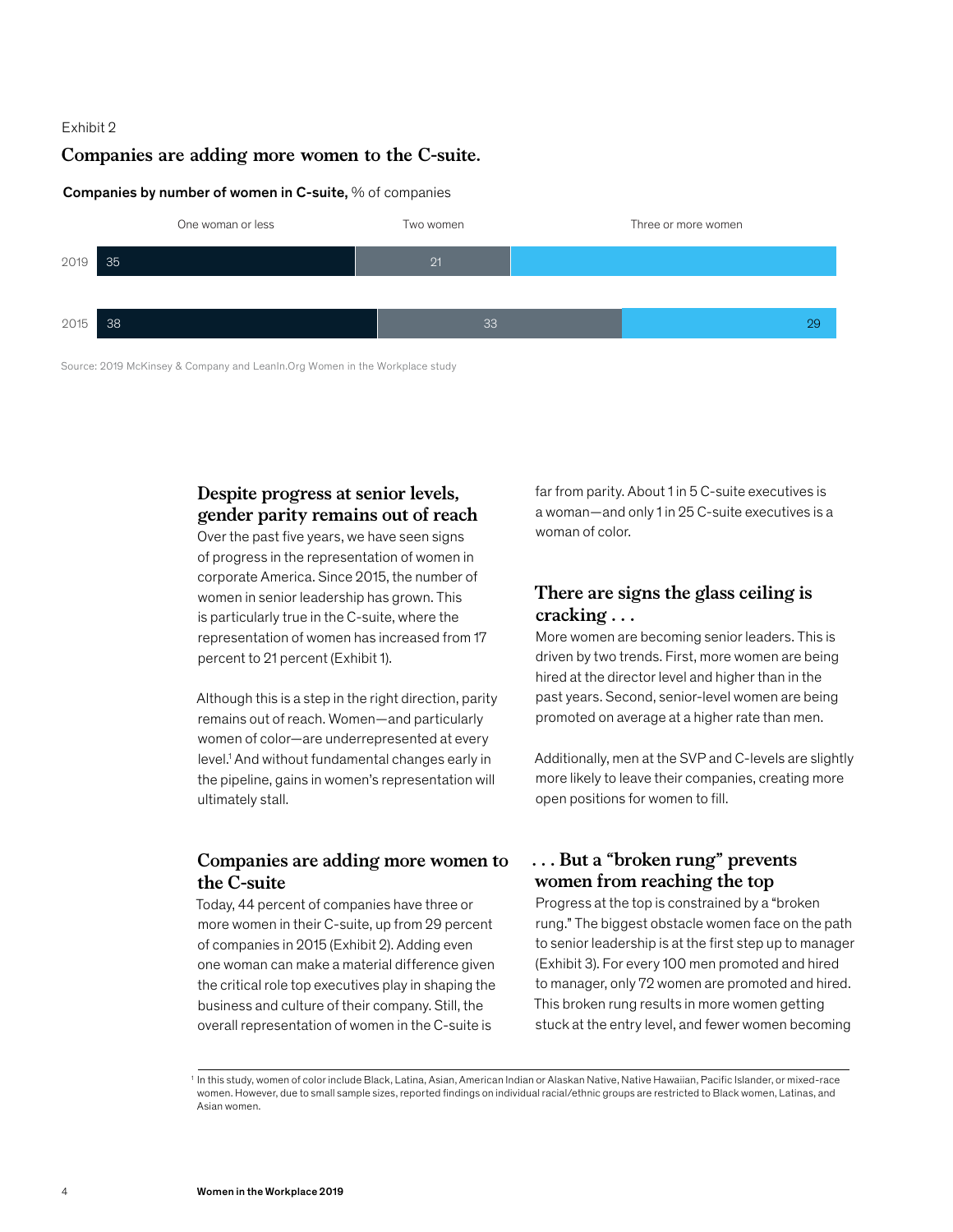#### The biggest obstacle women face is the first step up to management.

#### Ratio of promotions to first-level manager by gender and race



For every 100 men who were promoted to ...only 72 women management... **WE CONSISTENT WEE** were promoted



were promoted **were promoted** were promoted

...only 58 Black women ...only 68 Latina women

If women are promoted and hired to first-level manager at the same rates as men, we will add

# **1 million more women**

to management in corporate America over the next five years.

Source: 2019 McKinsey & Company and [LeanIn.Org](https://LeanIn.Org) Women in the Workplace study

managers. Not surprisingly, men end up holding 62 percent of manager-level positions, while women hold just 38 percent.

This early inequality has a long-term impact on the talent pipeline. Since men significantly outnumber women at the manager level, there are significantly fewer women to hire or promote to senior managers. The number of women decreases at every subsequent level. So even as hiring and promotion rates improve for women at senior levels, women as a whole can never catch up. There are simply too few women to advance.

The case for fixing the broken rung is powerful. If women are promoted and hired to first-level manager at the same rates as men, we will add one million more women to management in corporate America over the next five years.

# **To get to gender parity, companies must fix the broken rung**

For many companies, diversity efforts in hiring and promotions are focused at senior levels, and we're encouraged by the gains that we are seeing in senior leadership. Now companies need to apply the same rigor to addressing the broken rung. Fixing it will set off a positive chain reaction across the entire pipeline. As more women become managers, there

will be more women to promote and hire at each subsequent level. Put another way, more entry-level women will rise to management, and more women in management will rise to senior leadership.

# **Five steps companies can take to fix their broken rung—and ultimately their pipeline**

#### 1. Set a goal for getting more women into firstlevel management

About a third of companies set targets for the representation of women at first-level management, compared to 41 percent for senior levels of management. Companies should use targets more aggressively. Given how important it is to fix the broken rung, companies would be well served by setting and publicizing a bold goal to grow the number of women at the manager level. Moreover, companies should put targets in place for hiring and promotions, the processes that most directly shape employee representation.

### 2. Require diverse slates for hiring and promotions

Companies are more likely to require diverse candidate slates for promotions at senior levels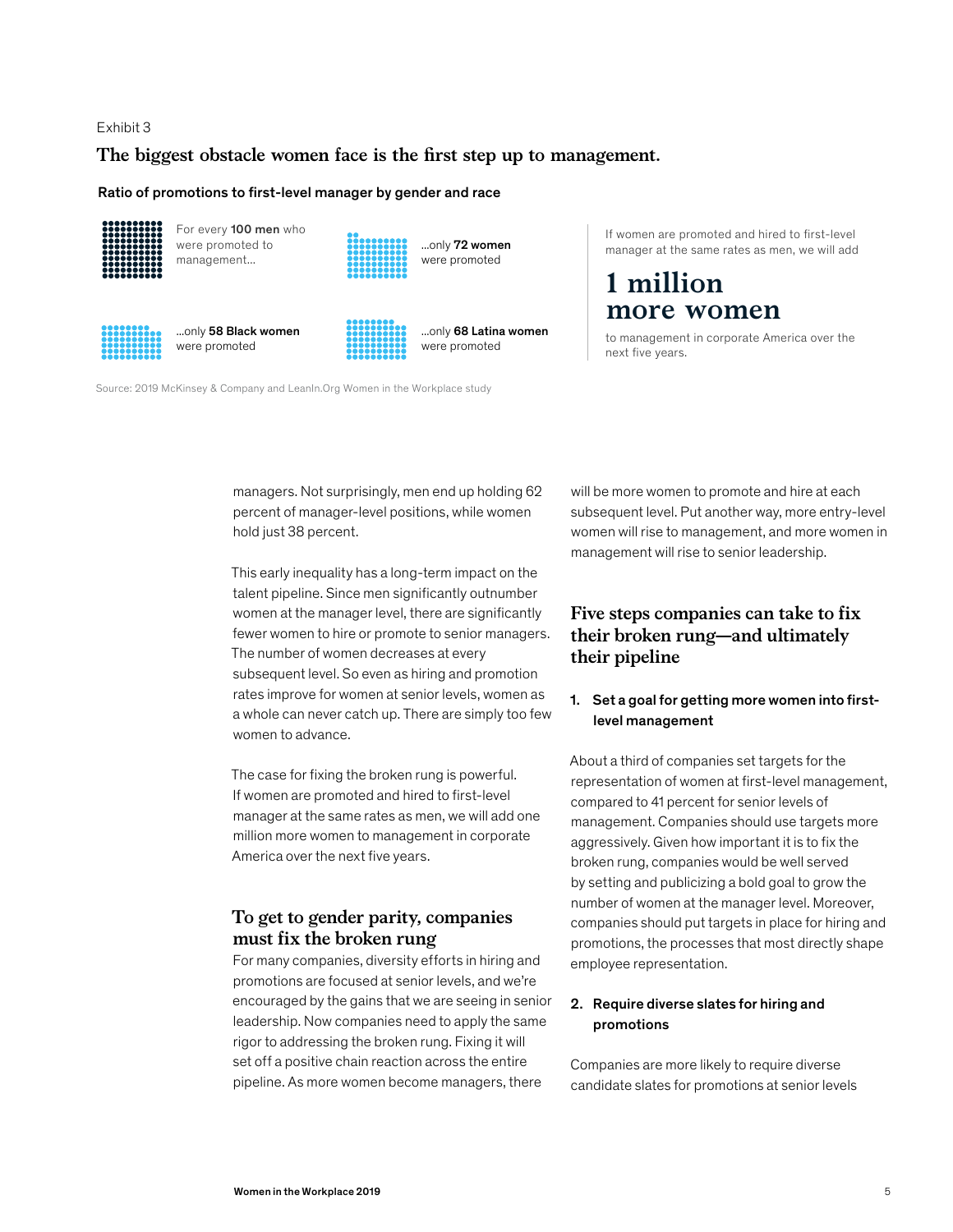than at the manager level. But outside research shows that diverse slates can be a powerful driver of change at every level. When two or more women are included on a slate, the likelihood that a woman will get the position rises dramatically.<sup>2</sup>

### 3. Put evaluators through unconscious bias training

Unconscious bias can play a large role in determining who is hired, promoted, or left behind. Companies are less likely to provide unconscious bias training for employees who participate in entry-level performance reviews than senior-level reviews, but mitigating bias at this stage is particularly important. Candidates tend to have shorter track records early in their careers, and evaluators may make unfair, gendered assumptions about their future potential. There is also compelling evidence that this training works: In companies with smaller gender disparities in representation,<sup>3</sup> half of employees received unconscious bias training in the past year, compared to only a quarter of employees in companies that aren't making progress closing these gaps.

#### 4. Establish clear evaluation criteria

Companies need to make sure they have the right processes in place to prevent bias from creeping into hiring and reviews. This means establishing clear evaluation criteria before the review process begins. Evaluation tools should also be easy to use and designed to gather objective, measurable input. For example, a rating scale is generally more effective than an open-ended assessment.

Even with the right systems in place, processes can break down in practice. Employees are less likely than HR leaders to say that evaluation criteria are defined before candidate reviews begin, and they report that participating employees do not typically flag bias when they see it. This points to the need for companies to put additional safeguards in place to encourage fair, unbiased evaluations. Without exception, candidates for the same role should be evaluated using the same criteria. Employees should feel empowered to surface bias in the moment and have the training and resources to act when they observe it. In addition, outside research shows that it can help to have a third party in the room when evaluators discuss candidates to highlight potential bias and encourage objectivity.4

#### 5. Put more women in line for the step up to manager

It is critical that women get the experience they need to be ready for management roles, as well as opportunities to raise their profile so they get tapped for them. The building blocks to make this happen are not new—leadership training, sponsorship, high-profile assignments—but many companies need to provide them with a renewed sense of urgency.

# **Together, opportunity and fairness are the biggest predictors of employee satisfaction**

Employees universally value opportunity and fairness. Across demographic groups, when employees feel they have equal opportunity for advancement and think the system is fair, they are happier with their career, plan to stay at their company longer, and are more likely to recommend it as a great place to work. In fact, we looked at a number of factors that prior outside research has shown influence employee satisfaction and retention—including leadership accountability and manager support—and together opportunity and fairness stand out as the strongest predictors by far.

<sup>&</sup>lt;sup>2</sup> Cynthia DuBois, "The Impact of "Soft" Affirmative Action Policies on Minority Hiring in Executive Leadership: The Case of the NFL's Rooney Rule," *American Law and Economics Review 18.1* (1 April 2016): 208–233, [https://doi.org/10.1093/aler/ahv019;](https://doi.org/10.1093/aler/ahv019) Stefanie K. Johnson, David R. Hekman, and Elsa T. Chan, "If There's Only One Woman in Your Candidate Pool, There's Statistically No Chance She'll Be Hired," *Harvard Business Review*, April 26, 2016,<https://hbr.org/2016/04/if-theres-only-one-woman-in-your-candidate-pool-theres-statistically-no>chance-shell-be hired; Jean Martin, "A Fairer Way to Make Hiring and Promotion Decisions," *Harvard Business Review*, August 13, 2013,

 $3$  Defined as companies with the highest ratio of manager-level to entry-level women's representation.

<sup>4</sup> Shelley Correll, "Reducing gender biases in modern workplaces: A small wins approach to organizational change," *Gender & Society* 31, no. 6 (December 1, 2017): 725–50, [stanford.edu](https://stanford.edu).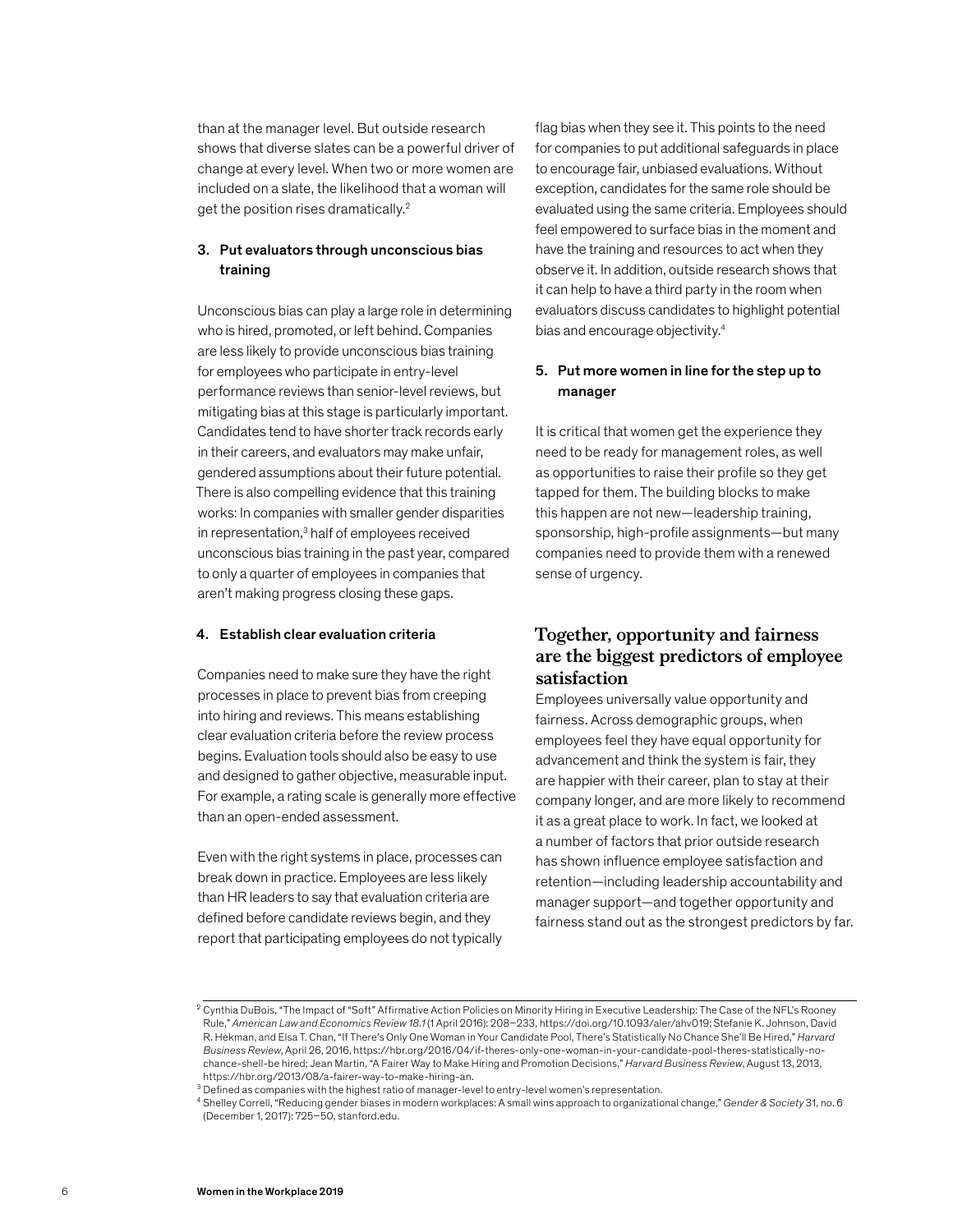# **Many employees think they have equal opportunity to advance—but they are less convinced all employees do**

A majority of employees believe they personally have equal opportunity to grow and advance, but they are less convinced the system is fair for everyone. Fewer than half of women and men think the best opportunities go to the most deserving employees, and fewer than a quarter say that only the most qualified candidates are promoted to manager. On both fronts, women are less optimistic than men.

# **A few key practices shape how employees view opportunity and fairness**

Manager support, sponsorship, and impartial hiring and promotion practices are key elements in creating a workplace that delivers opportunity and fairness to everyone. Managers and sponsors open doors that help employees advance. And when hiring and promotions are unbiased, the most deserving employees can rise to the top—and employees feel more confident that the process for advancement is fair.

#### 1. Manager support

Managers have a big impact on how employees view their day-to-day opportunities. Employees are more likely to think they have equal opportunities for growth and advancement when their manager helps them manage their career, showcases their work, and advocates for new opportunities for them on a regular basis.

Most managers provide this type of career support, and women and men report receiving similar amounts of help from their manager. However, managers don't do these things with enough consistency: only about one in four employees say managers help them manage their career and about one in three say managers advocate for new opportunities for them a great deal.

Companies can help by making sure managers have the tools and training they need to more fully support their team members—and by rewarding them when they do.

#### 2. Sponsorship

Sponsorship can open doors, and more employees need it. Fewer than half of the employees at the manager level or higher serve as sponsors, and only one in three employees say they have a sponsor and this is equally true for women and men. Moreover, less than a third of employees say they get the sponsorship needed to advance their career. Fortunately, sponsorship is trending in the right direction—just a year ago, a quarter of employees reported having a sponsor.

Companies would be wise to double down on sponsorship. Outside research shows that sponsorship accelerates career advancement,<sup>5</sup> and employees with sponsors are far more likely to say they have opportunities to grow and advance.

#### 3. Inclusive and unbiased hiring and promotions

When companies have strong hiring and performance review processes in place, employees are more likely to think the system is fair and the most deserving employees are able to rise to the top. Over the past five years, more companies have adopted these best practices, but progress toward full adoption is slow. This year only 6 of 323<sup>6</sup> companies report they do all of the following: set diversity targets, require diverse slates for hiring and promotions, establish clear and consistent evaluation criteria before review processes begin, and require unconscious bias training for employees involved in hiring and performance reviews.

In combination, these are the building blocks needed to foster diversity and minimize bias in decision-making. Given that hiring and promotions are powerful levers in driving pipeline diversity and

 $^5$  Center for Talent Innovation, "The sponsor dividend," 2019, [talentinnovation.org](https://talentinnovation.org).<br> $^6$  This year, 323 companies completed the HR portion of the survey.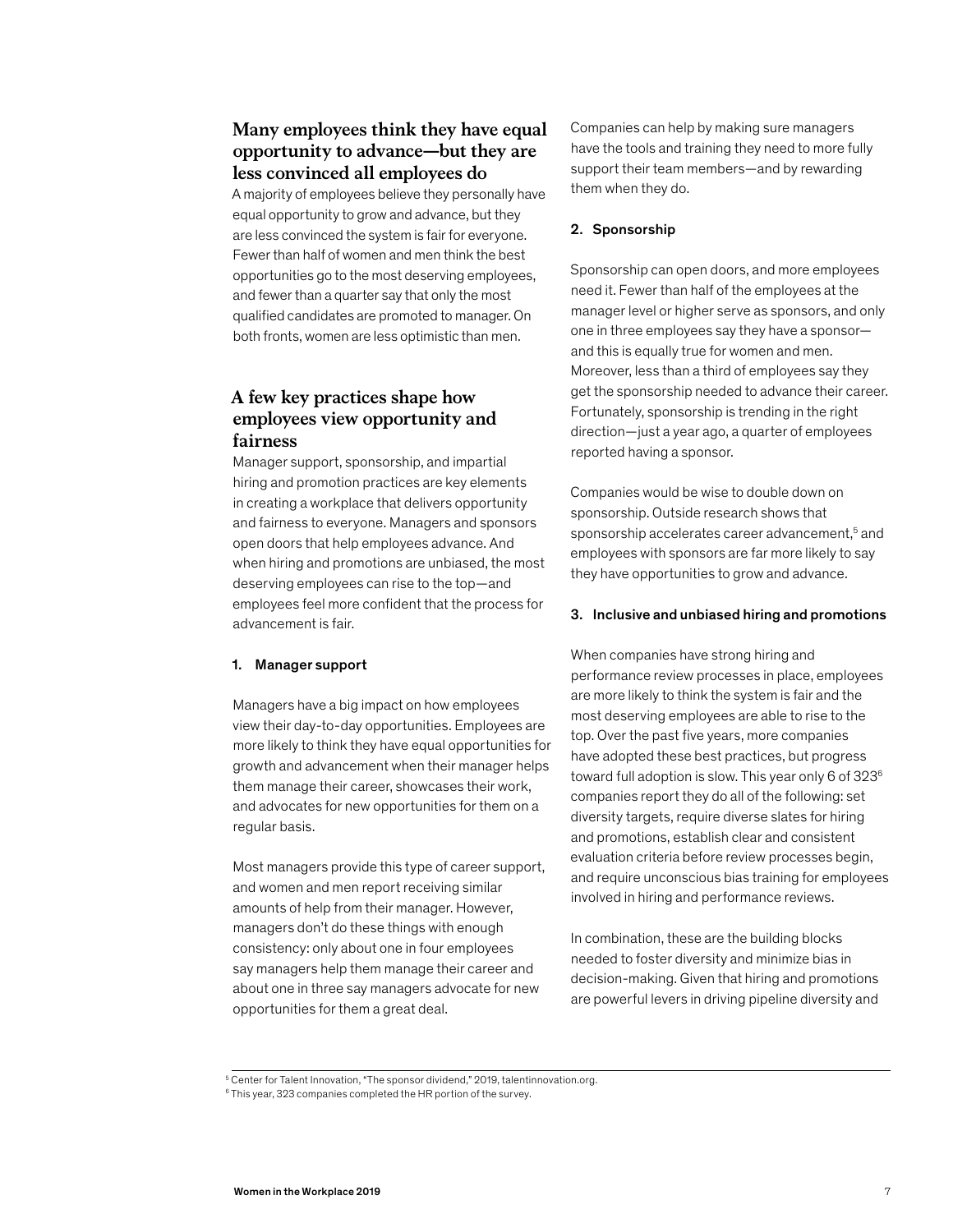## Commitment to gender diversity has increased significantly.



#### Companies and employees who say gender diversity is a top priority, %

1 In 2019, % of HR leaders who answered: How much of a priority is gender diversity for your company | A very important priority; In 2015, % of HR leaders who answered: Where does gender diversity rank on the CEO's strategic agenda? | Top 3 Priority or Top 10 Priority.

2 Due to changes in data collection, in 2015 managers was deÿned as Senior Manager/Director and Manager, whereas in 2019 managers was deÿned as just Manager. Source: 2019 McKinsey & Company and [LeanIn.Org](https://LeanIn.Org) Women in the Workplace study

> employee satisfaction, there's a strong business case for adopting more of these best practices.

# **Some groups of women receive less support and see less opportunity to advance**

There is no one story of women in the workplace. Gender is one of many aspects of women's identity that shapes their experiences. Women of color, lesbian and bisexual women, and women with disabilities are having distinct—and by and large worse-experiences than women overall.<sup>7</sup> Most notably, Black women and women with disabilities face more barriers to advancement, get less support from managers, and receive less sponsorship than other groups of women. Not surprisingly, Black women and women with disabilities are far less likely to feel they have an equal opportunity to grow and advance and are far less likely to think the best opportunities go to the most deserving employees. They are also less happy at work and more likely to leave their company than other women are. It's

important for companies to understand that all women are not having the same experience and to directly address the unique challenges that different groups of women face.

# **Commitment to gender diversity has increased significantly**

Today, 87 percent of companies are highly committed to gender diversity, compared to 56 percent in 2012, when McKinsey & Company first conducted a similar study on the state of women at work. Since 2015, senior leader and manager commitment to gender diversity has also increased, and employee commitment—especially among men—has risen significantly (Exhibit 4).

It is encouraging that so many companies prioritize gender diversity. However, it's worth noting that employees are less convinced: only half of employees think gender diversity is a high priority to their company, and that number hasn't changed over the last five years.

7 "Lesbian women" includes all women who identified themselves as gay, lesbian, or homosexual in the survey.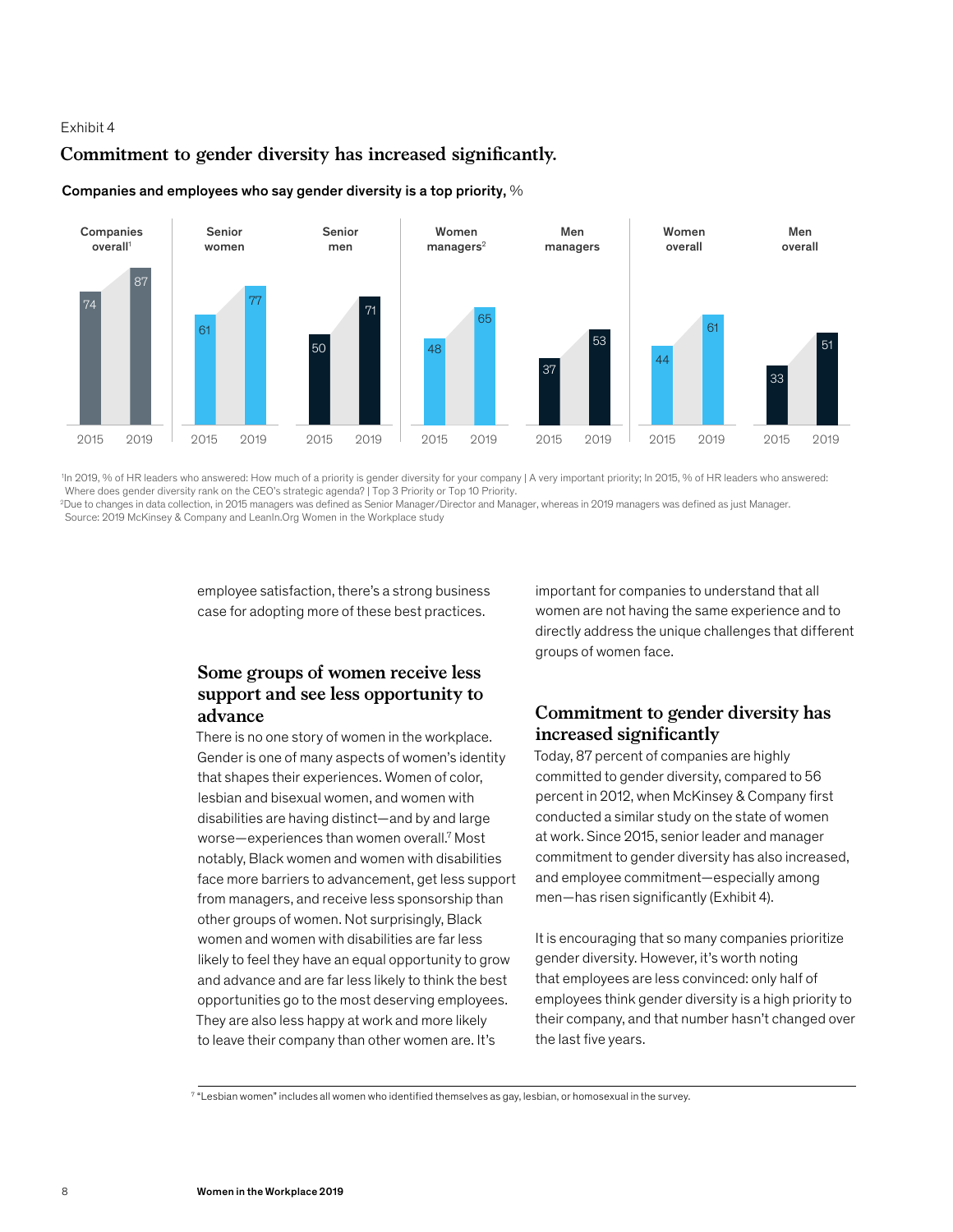# **Companies need to empower managers to drive diversity and inclusion e orts alongside senior leaders.**

#### Senior leaders and managers who say, %



Source: 2019 McKinsey & Company and [LeanIn.Org](https://LeanIn.Org) Women in the Workplace study

What employees think matters. When employees say their company is highly committed to gender diversity, they are happier and plan to stay at their company longer. This is equally true for women and men.8 There are also signs that commitment will continue to trend in a positive direction. Younger generations are more likely to see bias in the workplace—for example, managers under 30 are more likely to say they see bias than older employees at the same level.

#### **Turning commitment into action**

Many companies need to do more to put their commitment into practice and treat gender diversity like the business priority it is. This starts with taking concrete actions like setting diversity targets and sharing diversity metrics—not just at senior levels, but with all employees.

It also means holding leaders accountable and rewarding them when they make progress. In most organizations, what gets measured and rewarded is what gets done.

Over time, more companies are putting the right mechanisms in place, and employees are noticing this progress. Compared to last year, employees are almost twice as likely to say their companies have gender diversity targets in place for hiring. However,

<sup>&</sup>lt;sup>8</sup> Seventy-six percent of employees are satisfied with their job when they feel that their company prioritizes gender diversity, compared to 57 percent<br>of employees who do not feel like their company prioritizes gender di